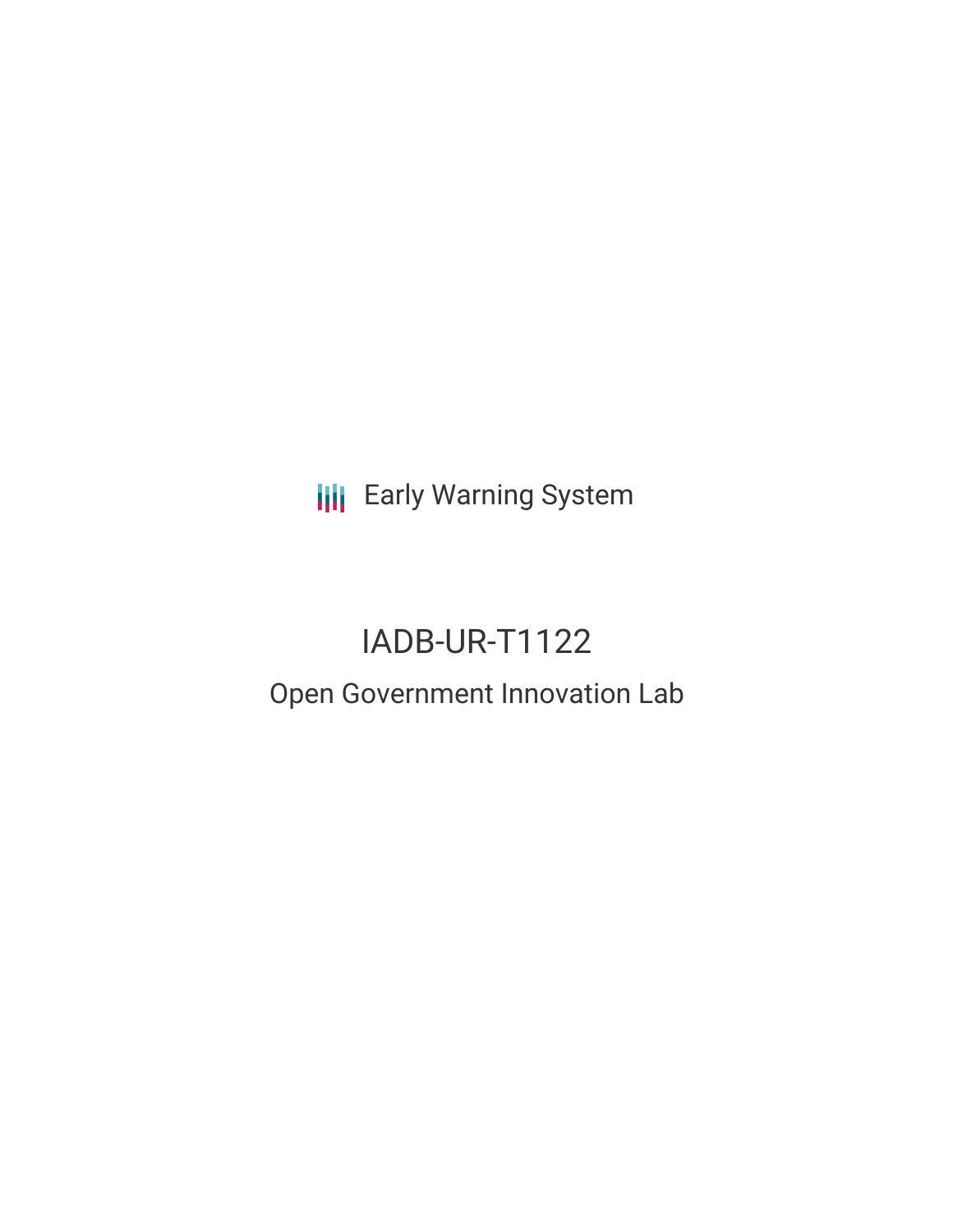#### **Quick Facts**

| <b>Countries</b>               | Uruguay                                   |
|--------------------------------|-------------------------------------------|
| <b>Financial Institutions</b>  | Inter-American Development Bank (IADB)    |
| <b>Status</b>                  | Approved                                  |
| <b>Bank Risk Rating</b>        | U                                         |
| <b>Voting Date</b>             | 2015-10-27                                |
| <b>Borrower</b>                | Government of Uruguay                     |
| <b>Sectors</b>                 | Law and Government, Technical Cooperation |
| <b>Investment Type(s)</b>      | Grant                                     |
| <b>Investment Amount (USD)</b> | $$0.35$ million                           |
| <b>Project Cost (USD)</b>      | $$0.43$ million                           |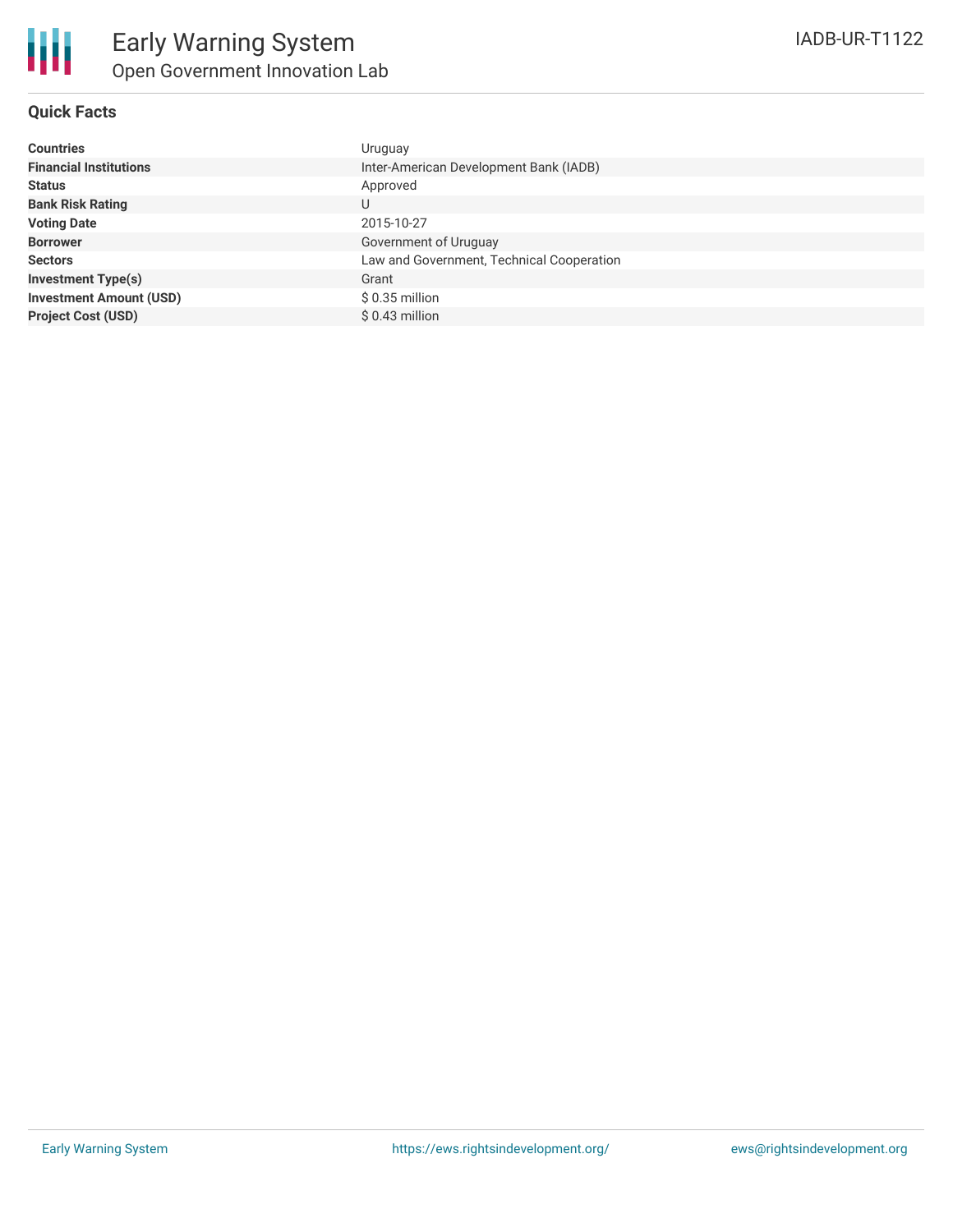

## **Project Description**

This project provides funding for a "laboratory of innovation" in the Uruguayan government. The laboratory will perform experimentation, research, analysis, and dissemination of successful methodologies and governmental/administrative practices.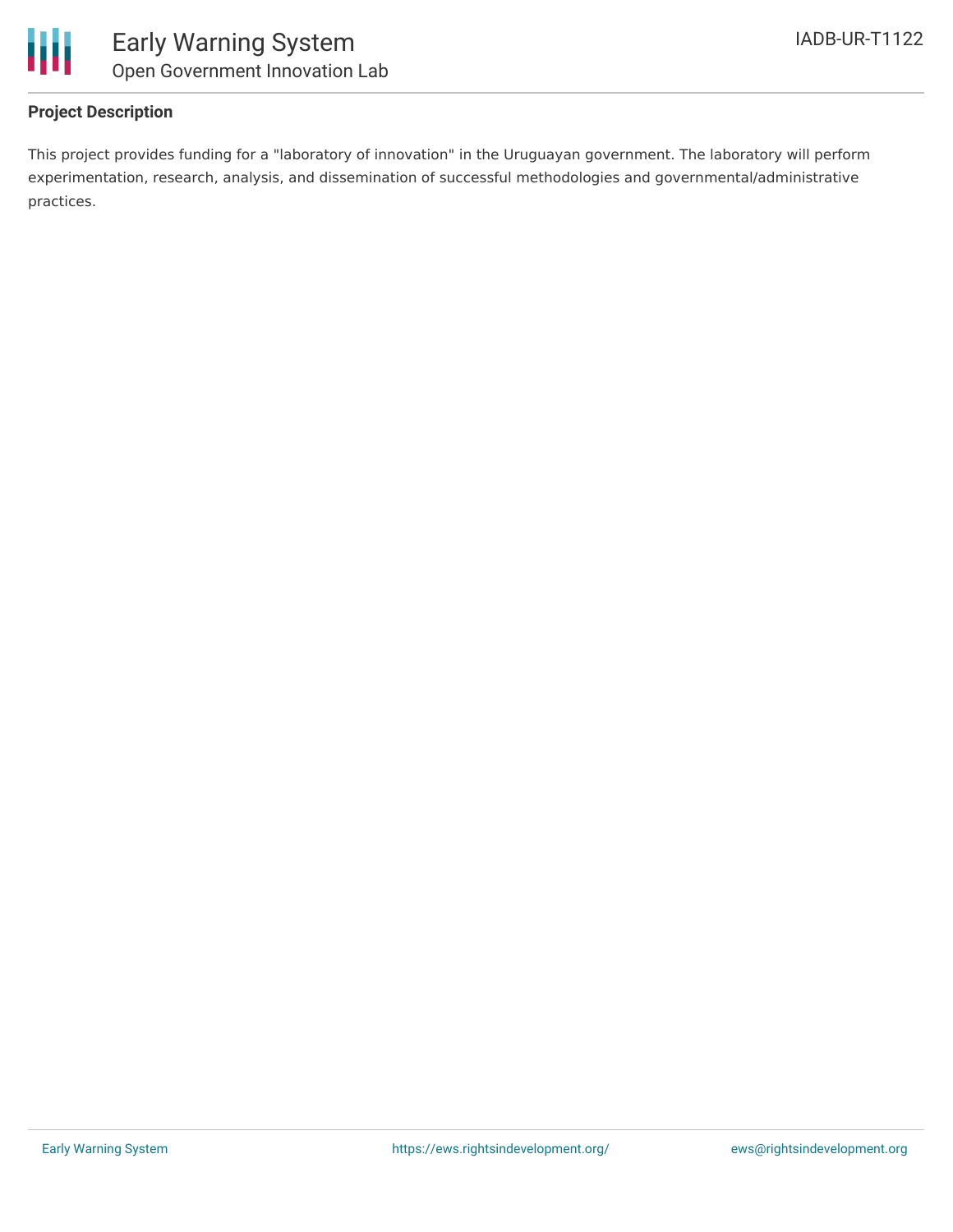

#### **Investment Description**

• Inter-American Development Bank (IADB)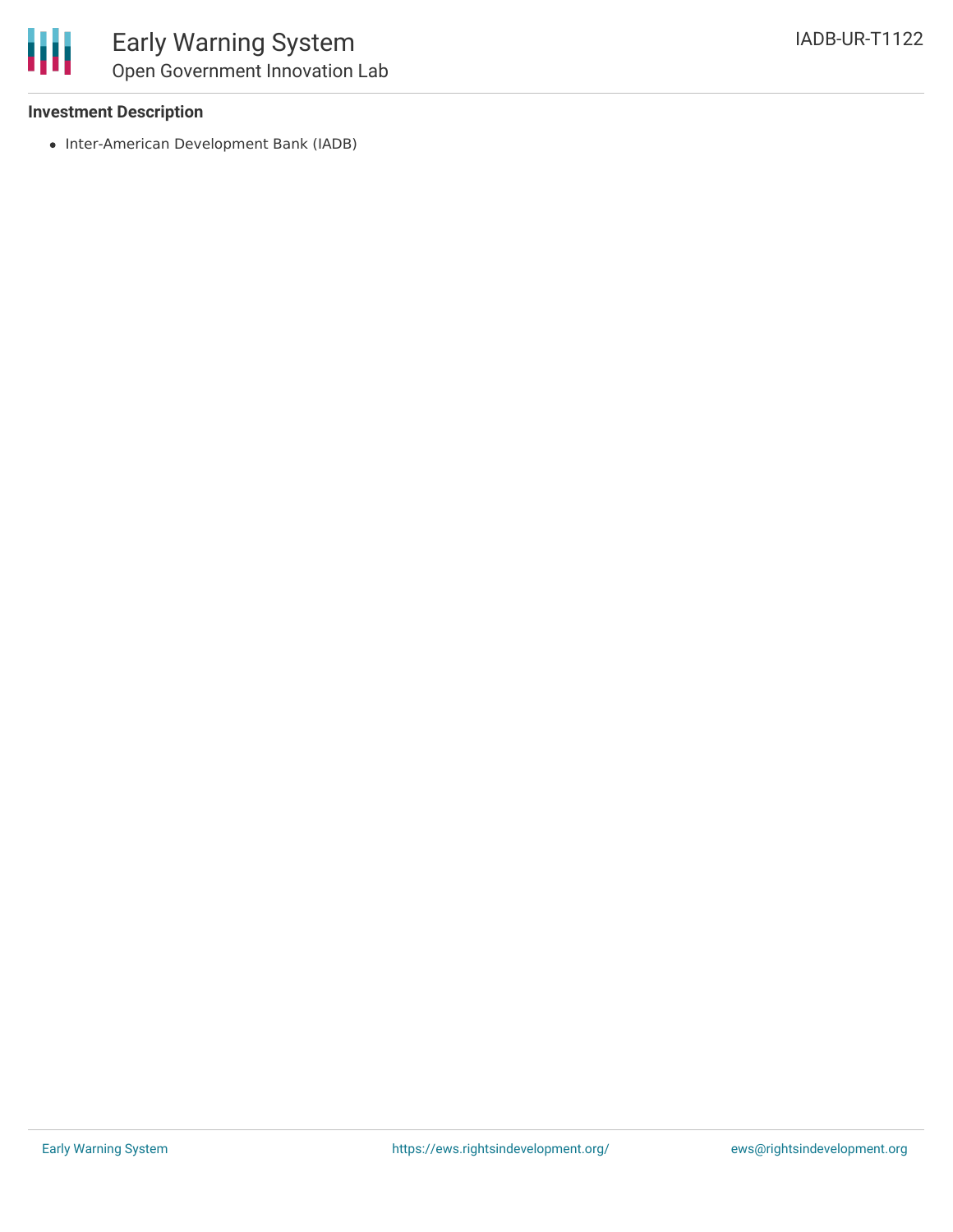

## **Contact Information**

\*no contact information provided\*

#### ACCOUNTABILITY MECHANISM OF IADB

The Independent Consultation and Investigation Mechanism (MICI) is the independent complaint mechanism and fact-finding body for people who have been or are likely to be adversely affected by an Inter-American Development Bank (IDB) or Inter-American Investment Corporation (IIC)-funded project. If you submit a complaint to MICI, they may assist you in addressing the problems you raised through a dispute-resolution process with those implementing the project and/or through an investigation to assess whether the IDB or IIC is following its own policies for preventing or mitigating harm to people or the environment. You can submit a complaint by sending an email to MICI@iadb.org. You can learn more about the MICI and how to file a complaint at http://www.iadb.org/en/mici/mici,1752.html (in English) or http://www.iadb.org/es/mici/mici,1752.html (Spanish).